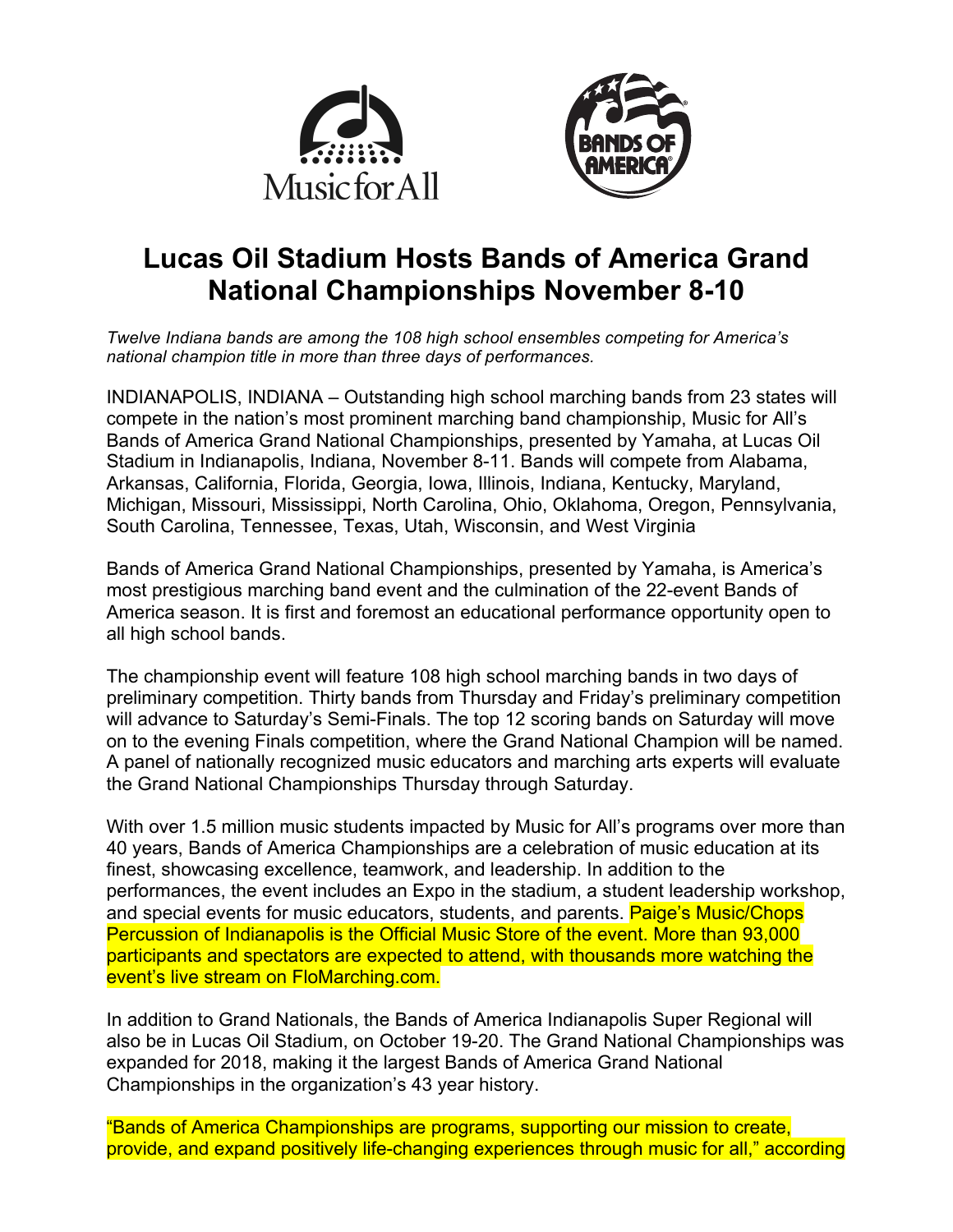to Eric L. Martin, President and CEO of Music for All. "Active experiences in music and the arts are integral to providing students with a well-rounded education, and the Grand National Championships are a pinnacle experience for the bands. The performances of students at the Bands of America Grand Nationals showcase the results that come from the dedication and teamwork necessary for the achievement of excellence, on the performance field and in life beyond. Bands of America events advocate for maintaining and growing our national commitment to music and arts education, with the student performers making the case in the most visible, artistic, and entertaining way possible, something each and every American should witness and experience."

## **Schedule**

The Grand National Championships preliminary competition begins on Thursday, November 8 at 7:45 a.m. and will conclude at 11:15 p.m. The preliminary competition resumes on Friday November 9 at 7:00 a.m. and concludes at 8:15 p.m. with an exhibition performance by the Spartan Marching Band of Michigan State University, followed by the awards ceremony. Gates will open for the Semi-Finals competition on Saturday, November 10 at 6:45 a.m. with performances beginning at approximately 7:15 a.m., and will conclude at 5:00 p.m. Gates open for the Finals competition on Saturday, November 10 at 6:30 p.m. with performances beginning at 8:00 p.m. All times are tentative pending the final schedule of performing bands. Current times will be listed at musicforall.org.

### **Twelve Indiana bands compete in this national competition**

Twelve Indiana bands, including Avon High School, Carmel High School, Castle High School, Center Grove High School, Columbus North High School, Fishers High School, Goshen High School, Greenfield Central High School, Homestead High School, Lawrence Township, Lewis Cass High School, and Monrovia High School will compete in the Grand National Championships.

## **Special Events**

A joint IPS student leadership session and rehearsal with Tennessee State University "The Aristocrat of Bands" will take place on Wednesday, November 7 at 7:30 p.m. at Lucas Oil Stadium

Four college bands will perform in exhibition: Tennessee State University "The Aristocrat of Bands" on Thursday at 7:00 p.m. and Friday at 10:00 a.m.; Marian University Marching Knights on Friday at 4:45 p.m.; the Spartan Marching Band of Michigan State University on Friday at the conclusion of the preliminary performance at 8:15 p.m.; The Rocket Marching Band of the University of Toledo at 1:45 p.m. on Saturday, and the Incomparable Golden Rams Marching Band of West Chester University at 4:45 p.m. on Saturday.

Friday evening's festivities will include the presentation of the Patrick John Hughes Parent/Booster Award, a national award honoring an outstanding band parent and supporter and named in honor of Louisville resident Patrick John Hughes, co-author with his son Patrick Henry of "I Am Potential." There is also a Student Leadership Workshop with Dr. Tim Lauzenheiser, where student leaders will learn hard-hitting life skills that will positively contribute to the welfare of their band programs.

Special events include programs for future music educators, student leaders, music education advocates and a three-day Expo in Lucas Oil Stadium.